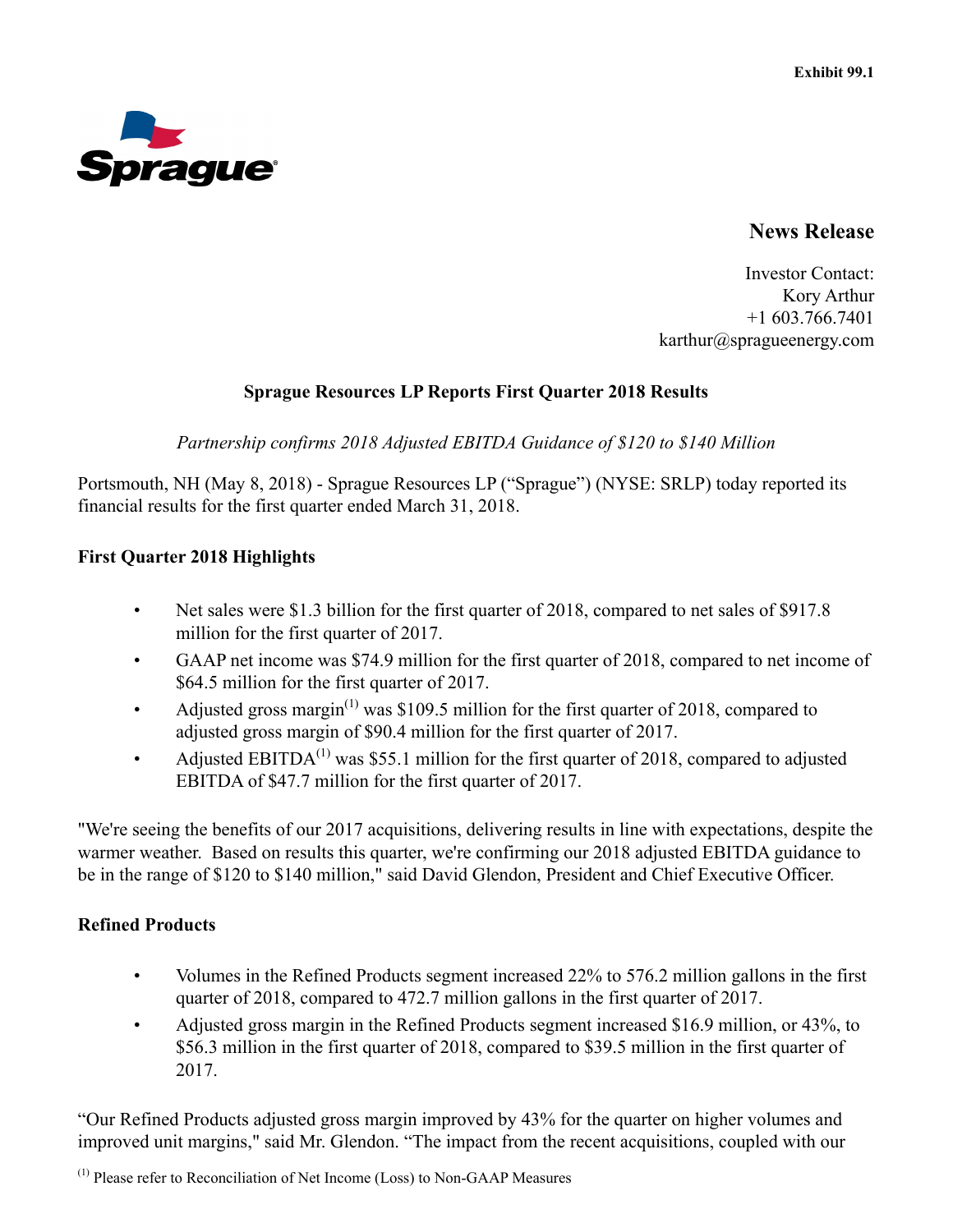response to demand spikes early in the quarter, and the reinstatement of the biodiesel tax credit were the primary drivers of the increase."

# **Natural Gas**

- Natural Gas segment volumes of 20.3 million Bcf were relatively unchanged compared to the first quarter of 2017.
- Natural Gas adjusted gross margin decreased \$0.6 million, or 2%, to \$37.9 million for the first quarter of 2018, compared to \$38.6 million for the first quarter of 2017.

"Pipeline restrictions limited our optimization opportunities relative to the prior year, resulting in a slight decrease in adjusted gross margin," said Mr. Glendon.

# **Materials Handling**

• Materials Handling adjusted gross margin increased by \$3.2 million, or 32%, to \$13.1 million for the first quarter of 2018, compared to \$9.9 million for the first quarter of 2017.

"Increased asphalt handling, supported by the expansion capex projects at our River Road and Providence terminals, was the primary driver of the increase. Timing differences related to dry bulk handling, and increased heavy lift activity also contributed to the increase," reported Mr. Glendon.

## **Quarterly Distribution Increase**

On April 26, 2018, the Board of Directors of Sprague's general partner, Sprague Resources GP LLC, announced its sixteenth consecutive distribution increase and approved a cash distribution of \$0.6525 per unit for the quarter ended March 31, 2018, representing a 2% increase over the distribution declared for the quarter ended December 31, 2017. The distribution will be paid on May 18, 2018 to unitholders of record as of the close of business on May 14, 2018.

# **Financial Results Conference Call**

Management will review Sprague's first quarter 2018 financial results in a teleconference call for analysts and investors today, May 8, 2018.

Date and Time: May 8, 2018 at 1:00 PM ET Dial-in numbers: (866) 516-2130 (U.S. and Canada) (678) 509-7612 (International)

Participation Code: 3985498

The conference call may also be accessed live by a webcast available on the "Investor Relations" page of Sprague's website at www.spragueenergy.com and will be archived on the website for one year.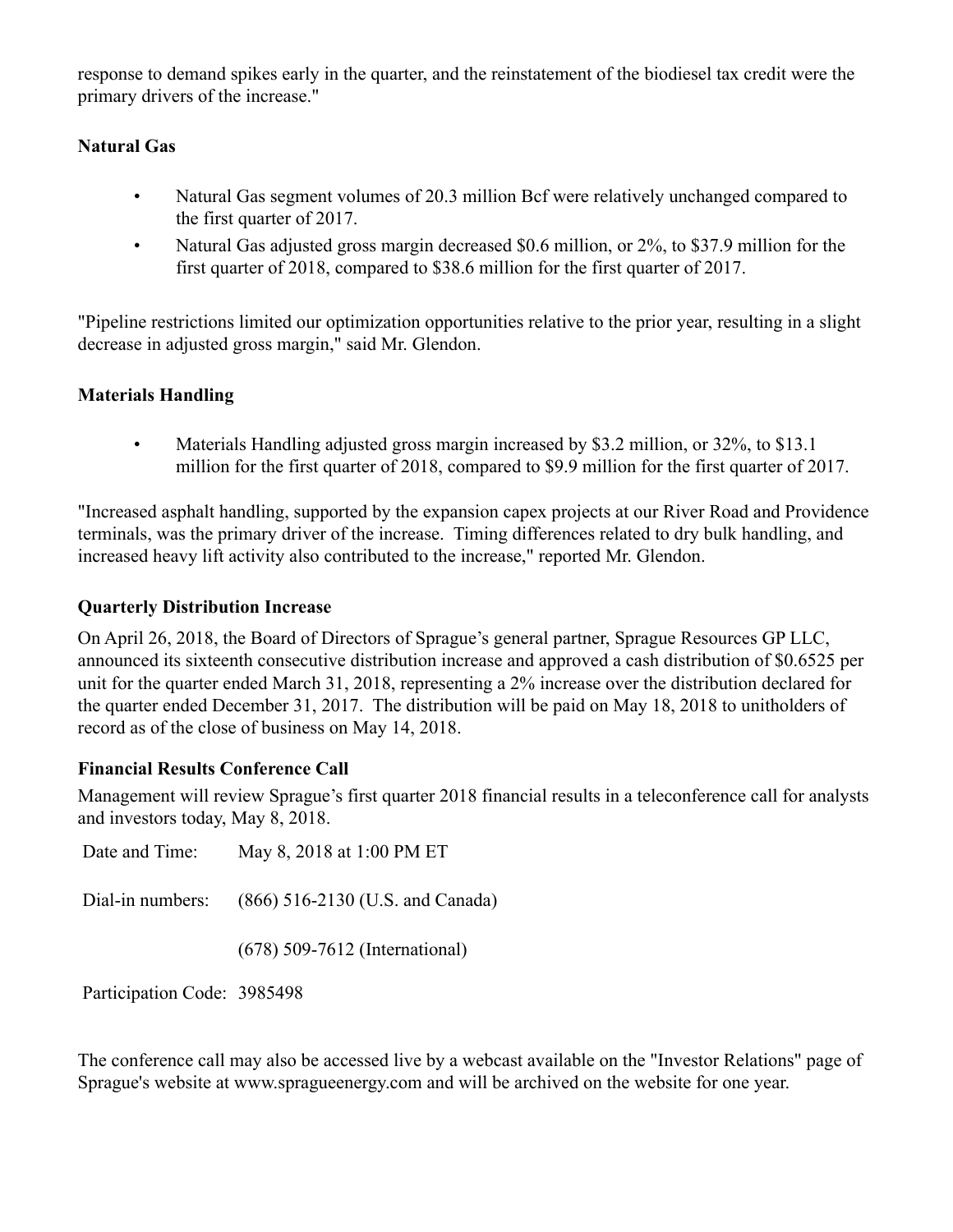### **About Sprague Resources LP**

Sprague Resources LP is a master limited partnership engaged in the purchase, storage, distribution and sale of refined petroleum products and natural gas. Sprague also provides storage and handling services for a broad range of materials.

### **Non-GAAP Financial Measures**

EBITDA, adjusted EBITDA and adjusted gross margin are measures not defined by GAAP. Sprague defines EBITDA as net income (loss) before interest, income taxes, depreciation and amortization.

We define adjusted EBITDA as EBITDA increased for unrealized hedging losses and decreased by unrealized hedging gains (in each case with respect to refined products and natural gas inventory, prepaid forward contracts and natural gas transportation contracts), changes in fair value of contingent consideration, the net impact of legislation that reinstated an excise tax credit program available for certain of our biofuel blending activities that had previously expired on December 31, 2016, and commencing in the fourth quarter of 2017, adjusted for the impact of acquisition related expenses. Accordingly, adjusted EBITDA for prior periods have been revised to conform to the current presentation.

We define adjusted gross margin as net sales less cost of products sold (exclusive of depreciation and amortization) decreased by total commodity derivative gains and losses included in net income (loss) and increased by realized commodity derivative gains and losses included in net income (loss), in each case with respect to refined products and natural gas inventory, prepaid forward contracts and natural gas transportation contracts. Adjusted gross margin has no impact on reported volumes or net sales.

To manage Sprague's underlying performance, including its physical and derivative positions, management utilizes adjusted gross margin. Adjusted gross margin is also used by external users of our consolidated financial statements to assess our economic results of operations and its commodity market value reporting to lenders. EBITDA and adjusted EBITDA are used as supplemental financial measures by external users of our financial statements, such as investors, trade suppliers, research analysts and commercial banks to assess the financial performance of our assets, operations and return on capital without regard to financing methods, capital structure or historical cost basis; the ability of our assets to generate sufficient revenue, that when rendered to cash, will be available to pay interest on our indebtedness and make distributions to our equity holders; repeatable operating performance that is not distorted by non-recurring items or market volatility; and, the viability of acquisitions and capital expenditure projects.

Sprague believes that investors benefit from having access to the same financial measures that are used by its management and that these measures are useful to investors because they aid in comparing its operating performance with that of other companies with similar operations. The adjusted EBITDA and adjusted gross margin data presented by Sprague may not be comparable to similarly titled measures at other companies because these items may be defined differently by other companies. Please see the attached reconciliations of net income to adjusted EBITDA and operating income to adjusted gross margin.

With regard to guidance, reconciliation of non-GAAP adjusted EBITDA to the closest corresponding GAAP measure (expected net income (loss)) is not available without unreasonable efforts on a forwardlooking basis due to the inherent difficulty and impracticality of forecasting certain amounts required by GAAP such as unrealized gains and losses on derivative hedges, which can have a significant and potentially unpredictable impact on our future GAAP financial results.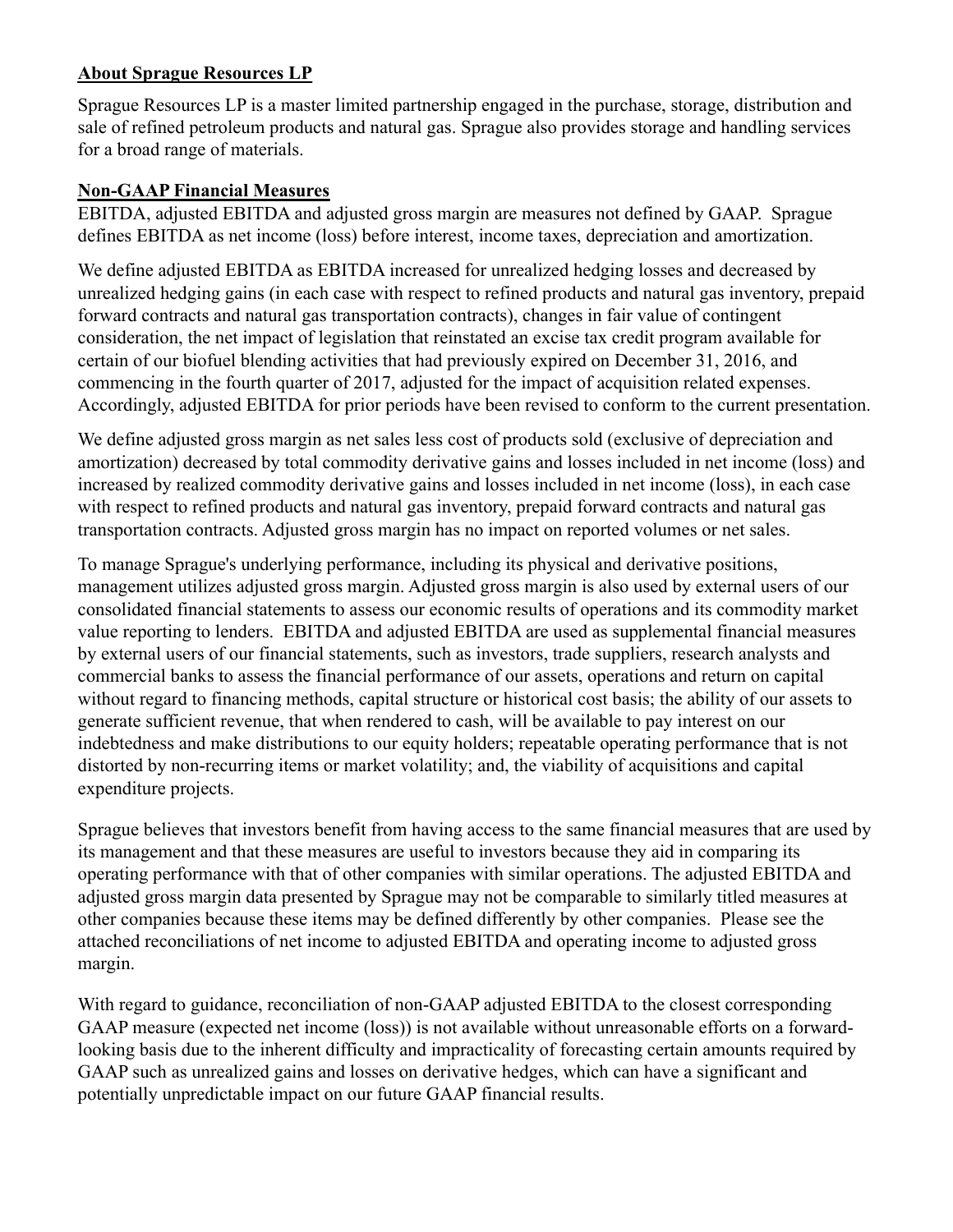#### **Forward Looking Statements**

Any statements in this press release about future expectations, plans and prospects for Sprague Resources LP or about Sprague Resources LP's future expectations, beliefs, goals, plans or prospects, constitute forward-looking statements within the meaning of Section 21E of the Securities Exchange Act of 1934. Any statements that are not statements of historical fact (including statements containing the words "believes," "plans," "anticipates," "expects," "estimates" and similar expressions) should also be considered forward-looking statements. These forward-looking statements involve risks and uncertainties and other factors that are difficult to predict and many of which are beyond management's control. Although Sprague believes that the assumptions underlying these statements are reasonable, investors are cautioned that such forward-looking statements are inherently uncertain and involve risks that may affect our business prospects and performance causing actual results to differ from those discussed in the foregoing release. Such risks and uncertainties include, by way of example and not of limitation: increased competition for our products or services; adverse weather conditions; changes in supply or demand for our products or services; nonperformance by major customers or suppliers; changes in operating conditions and costs; changes in the level of environmental remediation spending; potential equipment malfunction and unexpected capital expenditures; our ability to complete organic growth and acquisition projects; our ability to integrate acquired assets; potential labor issues; the legislative or regulatory environment; terminal construction/repair delays; political and economic conditions; and, the impact of security risks including terrorism, international hostilities and cyber-risk. These are not all of the important factors that could cause actual results to differ materially from those expressed in forward looking statements. Other applicable risks and uncertainties have been described more fully in Sprague's most recent Annual Report on Form 10-K filed with the U.S. Securities and Exchange Commission ("SEC") on March 14, 2018 and in the Partnership's subsequent Form 10-Q, Form 8-K and other documents filed with the SEC. Sprague undertakes no obligation and does not intend to update any forward-looking statements to reflect new information or future events. You are cautioned not to place undue reliance on these forward-looking statements, which speak only as of the date of this press release.

#### \*\*\*\*\*

This release is intended to be a qualified notice under Treasury Regulation Section 1.1446-4(b). Brokers and nominees should treat one hundred percent (100.0%) of Sprague's distributions to non-U.S. investors as being attributable to income that is effectively connected with a United States trade or business. Accordingly, Sprague's distributions to non-U.S. investors are subject to federal income tax withholding at the highest applicable effective tax rate.

###

(Financial Tables Below)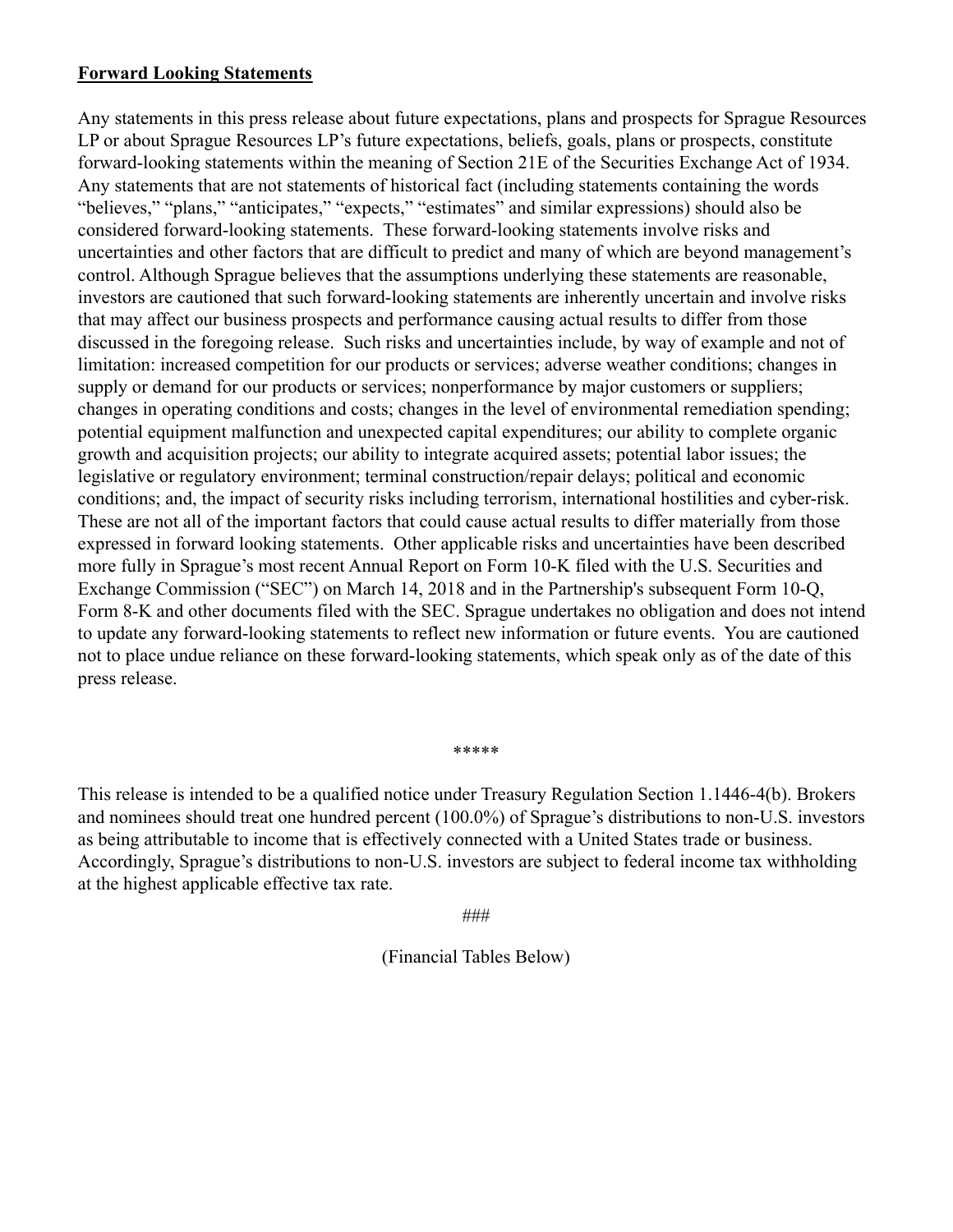#### **Sprague Resources LP Summary Financial Data Three Months Ended March 31, 2018 and 2017**

|                                                                       |               | <b>Three Months Ended March 31,</b> |                           |                     |  |  |
|-----------------------------------------------------------------------|---------------|-------------------------------------|---------------------------|---------------------|--|--|
|                                                                       |               | 2018<br>(unaudited)                 |                           | 2017<br>(unaudited) |  |  |
|                                                                       |               |                                     |                           |                     |  |  |
|                                                                       |               | (\$ in thousands)                   |                           |                     |  |  |
| <b>Statement of Operations Data:</b>                                  |               |                                     |                           |                     |  |  |
| Net sales                                                             | \$            | 1,331,148                           | $\mathbb{S}$              | 917,807             |  |  |
| Operating costs and expenses:                                         |               |                                     |                           |                     |  |  |
| Cost of products sold (exclusive of depreciation and<br>amortization) |               | 1,183,982                           |                           | 795,146             |  |  |
| Operating expenses                                                    |               | 23,209                              |                           | 16,832              |  |  |
| Selling, general and administrative                                   |               | 27,864                              |                           | 26,289              |  |  |
| Depreciation and amortization                                         |               | 8,425                               |                           | 5,932               |  |  |
| Total operating costs and expenses                                    |               | 1,243,480                           |                           | 844,199             |  |  |
| Operating income                                                      |               | 87,668                              |                           | 73,608              |  |  |
| Other income                                                          |               |                                     |                           | 64                  |  |  |
| Interest income                                                       |               | 112                                 |                           | 84                  |  |  |
| Interest expense                                                      |               | (9,884)                             |                           | (7, 155)            |  |  |
| Income before income taxes                                            |               | 77,896                              |                           | 66,601              |  |  |
| Income tax provision                                                  |               | (2,975)                             |                           | (2,102)             |  |  |
| <b>Net income</b>                                                     |               | 74,921                              |                           | 64,499              |  |  |
| Incentive distributions declared                                      |               | (1,714)                             |                           | (742)               |  |  |
| Limited partners' interest in net income                              | $\mathcal{S}$ | 73,207                              | $\boldsymbol{\mathsf{S}}$ | 63,757              |  |  |
| Net income per limited partner unit:                                  |               |                                     |                           |                     |  |  |
| Common - basic                                                        | $\$$          | 3.22                                | \$                        | 2.98                |  |  |
| Common - diluted                                                      | \$            | 3.21                                | \$                        | 2.94                |  |  |
| Units used to compute net income per limited partner unit:            |               |                                     |                           |                     |  |  |
| Common - basic                                                        |               | 22,725,346                          |                           | 21,404,992          |  |  |
| Common - diluted                                                      |               | 22,786,889                          |                           | 21,718,627          |  |  |
| Distribution declared per unit                                        | \$            | 0.6525                              | \$.                       | 0.5925              |  |  |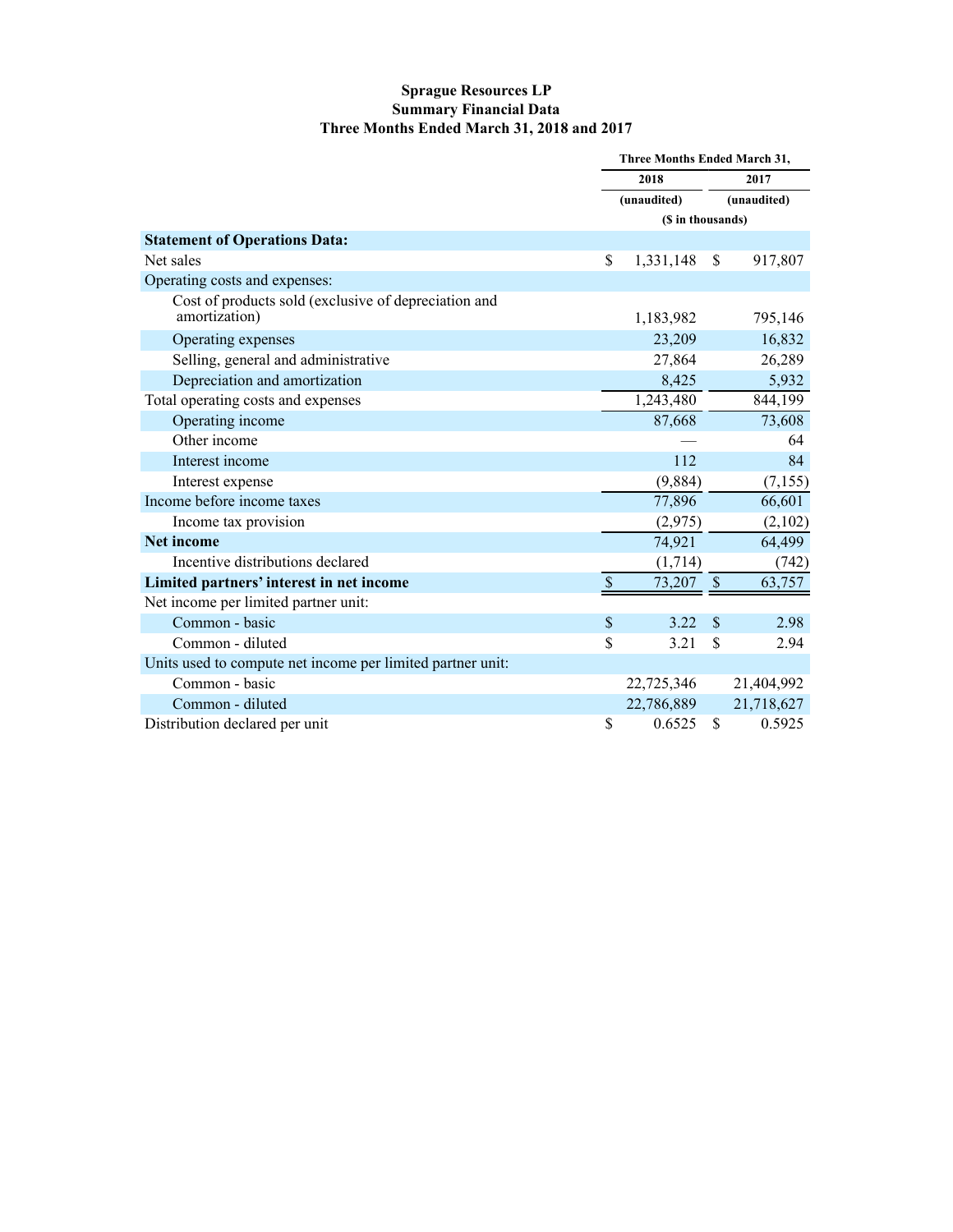#### **Sprague Resources LP Volume, Net Sales and Adjusted Gross Margin by Segment Three Months Ended March 31, 2018 and 2017**

|                                                                        |                         | Three Months Ended March 31,  |                          |                     |  |
|------------------------------------------------------------------------|-------------------------|-------------------------------|--------------------------|---------------------|--|
|                                                                        |                         | 2018<br>(unaudited)           |                          | 2017<br>(unaudited) |  |
|                                                                        |                         |                               |                          |                     |  |
|                                                                        |                         | (\$ and volumes in thousands) |                          |                     |  |
| <b>Volumes:</b>                                                        |                         |                               |                          |                     |  |
| Refined products (gallons)                                             |                         | 576,240                       |                          | 472,710             |  |
| Natural gas (MMBtus)                                                   |                         | 20,257                        |                          | 20,204              |  |
| Materials handling (short tons)                                        |                         | 793                           |                          | 581                 |  |
| Materials handling (gallons)                                           |                         | 69,972                        |                          | 75,264              |  |
| <b>Net Sales:</b>                                                      |                         |                               |                          |                     |  |
| Refined products                                                       | $\mathbb{S}$            | 1,180,860                     | $\mathcal{S}$            | 781,590             |  |
| Natural gas                                                            |                         | 129,927                       |                          | 119,666             |  |
| Materials handling                                                     |                         | 13,148                        |                          | 9,925               |  |
| Other operations                                                       |                         | 7,213                         |                          | 6,626               |  |
| Total net sales                                                        | $\overline{\mathbf{s}}$ | 1,331,148                     | $\overline{\mathcal{S}}$ | 917,807             |  |
| Reconciliation of Operating Income to Adjusted Gross Margin:           |                         |                               |                          |                     |  |
| <b>Operating income</b>                                                | \$                      | 87,668                        | $\mathcal{S}$            | 73,608              |  |
| Operating costs and expenses not allocated to operating segments:      |                         |                               |                          |                     |  |
| Operating expenses                                                     |                         | 23,209                        |                          | 16,832              |  |
| Selling, general and administrative                                    |                         | 27,864                        |                          | 26,289              |  |
| Depreciation and amortization                                          |                         | 8,425                         |                          | 5,932               |  |
| Add: unrealized (gain) loss on inventory derivatives                   |                         | (23, 561)                     |                          | (24, 508)           |  |
| Add: unrealized (gain) loss on prepaid<br>forward contract derivatives |                         |                               |                          | 27                  |  |
| Add: unrealized (gain) loss on natural gas<br>transportation contracts |                         | (14,068)                      |                          | (7, 814)            |  |
| Total adjusted gross margin:                                           | $\mathbb S$             | 109,537                       | $\sqrt{S}$               | 90,366              |  |
| <b>Adjusted Gross Margin:</b>                                          |                         |                               |                          |                     |  |
| Refined products                                                       | $\mathsf{\$}$           | 56,335                        | $\mathcal{S}$            | 39,478              |  |
| Natural gas                                                            |                         | 37,948                        |                          | 38,590              |  |
| Materials handling                                                     |                         | 13,148                        |                          | 9,925               |  |
| Other operations                                                       |                         | 2,106                         |                          | 2,373               |  |
| Total adjusted gross margin                                            | $\$$                    | $109,537$ \$                  |                          | 90,366              |  |